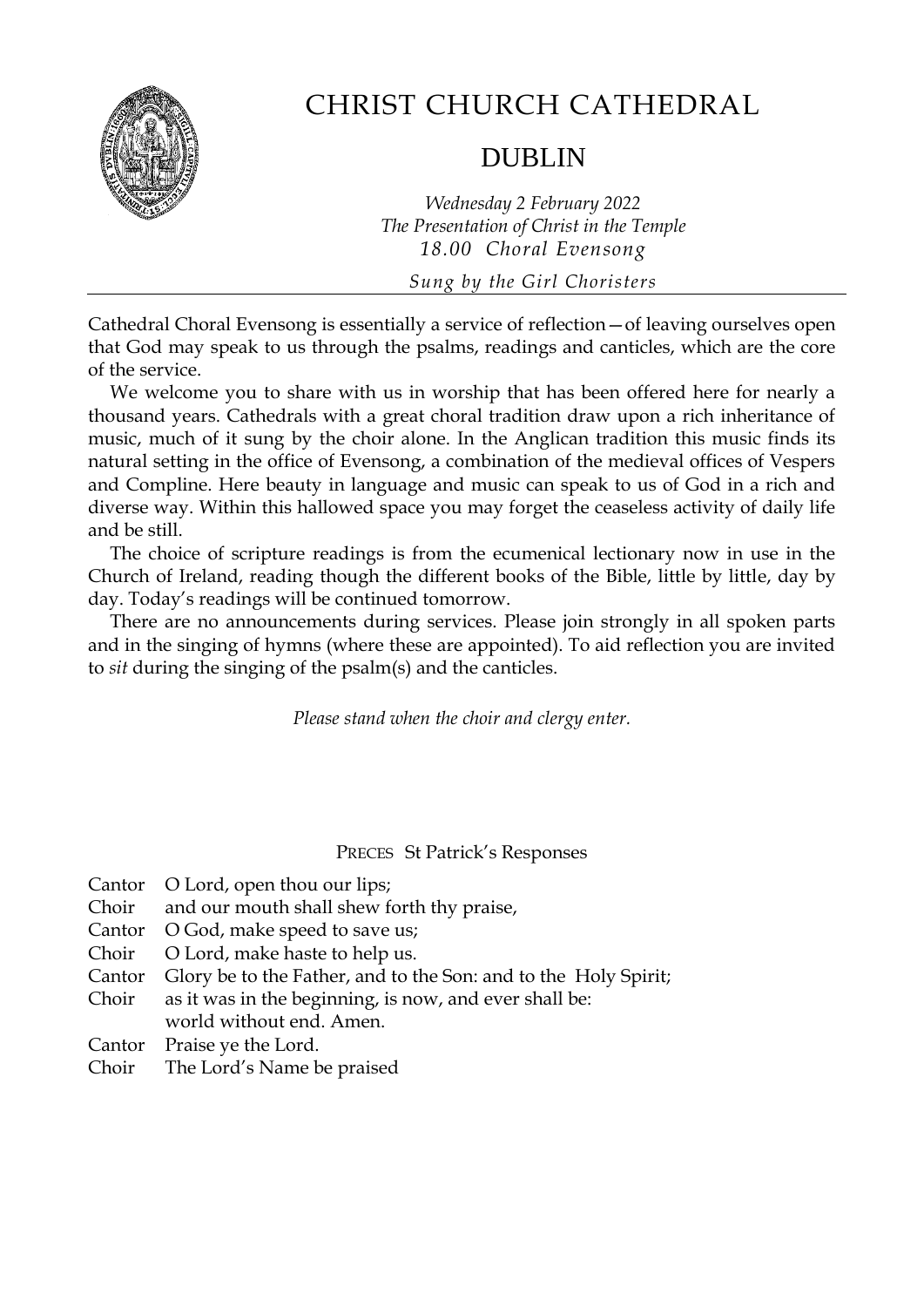#### *Please sit for* PSALM 23 *sung by the choir*

I was glad when they said unto me: We will go into the house of the Lord. Our feet shall stand in thy gates: O Jerusalem. Jerusalem is built as a city: that is at unity in itself. For thither the tribes go up, even the tribes of the Lord: to testify unto Israel, to give thanks unto the Name of the Lord. For there is the seat of judgement: even the seat of the house of David. O pray for the peace of Jerusalem: they shall prosper that love thee. Peace be within thy walls: and plenteousness within thy palaces. For my brethren and companions' sakes: I will wish thee prosperity. Yea, because of the house of the Lord our God: I will seek to do thee good. *Please stand* 

Glory be to the Father, and to the Son: and to the Holy Spirit; As it was in the beginning, is now, and ever shall be: world without end. Amen. *Please sit*

#### THE FIRST LESSON—Exodus 13:1-16

#### *The song of the Blessed Virgin Mary*

My soul doth magnify the Lord: and my spirit hath rejoiced in God my Saviour. For he hath regarded: the lowliness of his hand-maiden. For behold, from henceforth: all generations shall call me blessed. For he that is mighty hath magnified me: and holy is his Name. And his mercy is on them that fear him: throughout all generations. He hath shewed strength with his arm: he hath scattered the proud in the imagination of their hearts. He hath put down the mighty from their seat: and hath exalted the humble and meek. He hath filled the hungry with good things: and the rich he hath sent empty away. He remembering his mercy hath holpen his servant Israel: as he promised to our forefathers, Abraham and his seed, for ever.

*Please stand*

Glory be to the Father, and to the Son: and to the Holy Ghost; As it was in the beginning, is now, and ever shall be: world without end. Amen. *Please sit*

#### THE SECOND LESSON—Romans 12:1-5

*The song of Simeon* 

Lord, now lettest thou thy servant depart in peace: according to thy word. For mine eyes have seen: thy salvation, Which thou hast prepared: before the face of all people; To be a light to lighten the Gentiles: and to be the glory of thy people Israel. *Please stand*

Glory be to the Father, and to the Son: and to the Holy Ghost; As it was in the beginning, is now, and ever shall be: world without end. Amen

#### THE APOSTLES' CREED

I believe in God, **the Father Almighty, maker of heaven and earth: And in Jesus Christ his only Son, our Lord; who was conceived by the Holy Spirit, born of the Virgin Mary, suffered under Pontius Pilate, was crucified, dead, and buried, He descended into hell. The third day he rose again from the dead. He ascended into heaven, and sitteth on the right hand of God the Father Almighty. From thence he shall come to judge the quick and the dead. I believe in the Holy Spirit, the holy catholic Church, the Communion of Saints, the forgiveness of sins, the resurrection of the body, and the life everlasting. Amen.**

NUNC DIMITTIS PHILIP MOORE, FABURDENS

MAGNIFICAT **PHILIP MOORE (b.1943) FABURDENS**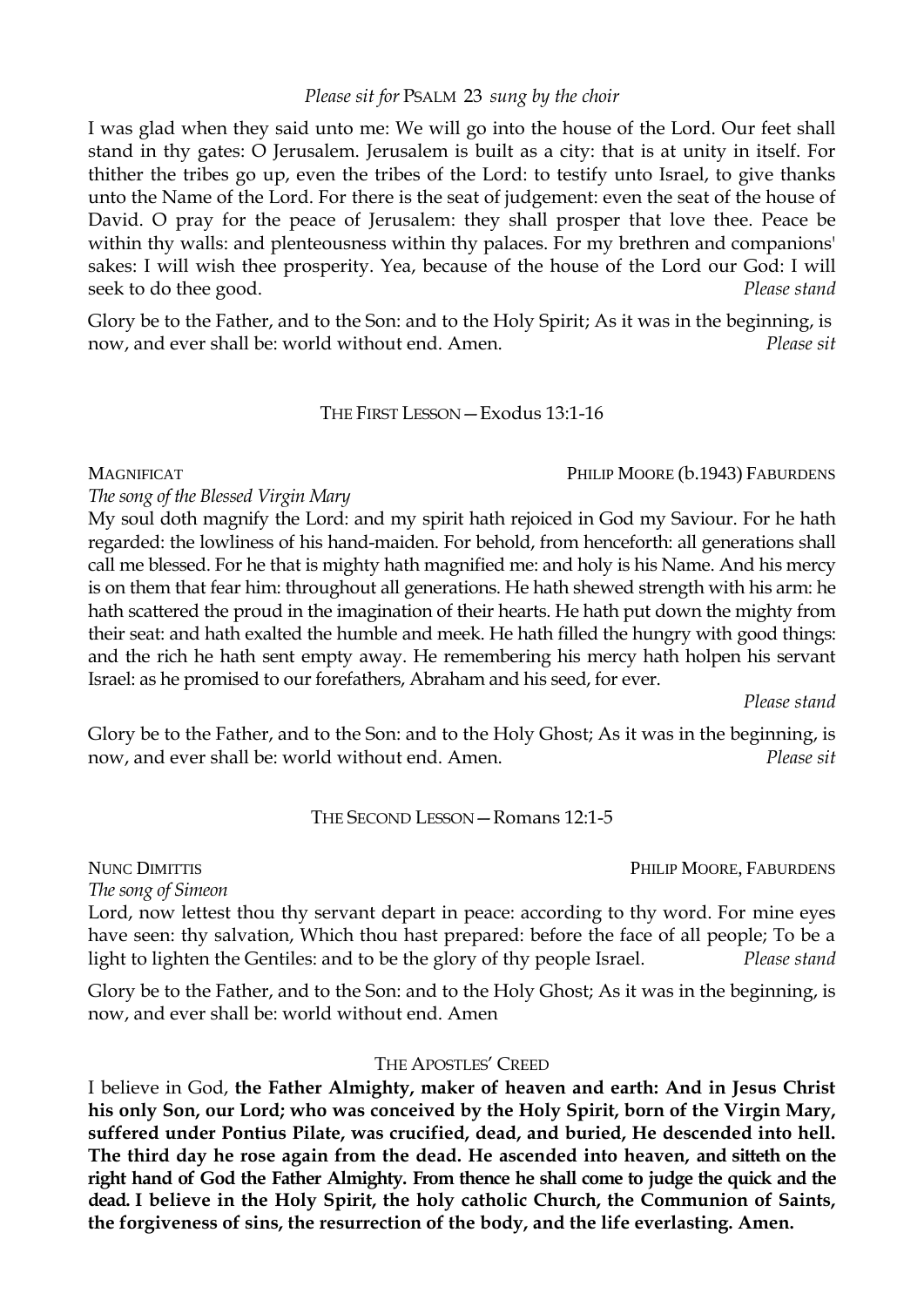Cantor The Lord be with you

Choir and with thy spirit.

- Choir Lord have mercy upon us. Christ have mercy upon us. Lord have mercy upon us.
	- Our Father,

which art in heaven, Hallowed be thy Name. Thy kingdom come, Thy will be done, in earth as it is in heaven. Give us this day our daily bread. And forgive us our trespasses, As we forgive them that trespass against us. And lead us not into temptation, But deliver us from evil. Amen.

- Cantor O Lord, shew thy mercy upon us;
- Choir and grant us thy salvation.
- Cantor O Lord, guide and defend our rulers;
- Choir and mercifully hear us when we call upon thee.
- Cantor Endue thy Ministers with righteousness;
- Choir and make thy chosen people joyful.
- Cantor O Lord, save thy people;
- Choir and bless thine inheritance.
- Cantor Give peace in our time, O Lord;
- Choir because there is none other that fighteth for us, but only thou, O God.
- Cantor O God, make clean our hearts within us;
- Choir and take not thy holy Spirit from us.

# *The Collect, of the Day*

Almighty and everliving God, we humbly beseech thy Majesty, that, as thy onlybegotten Son was this day presented in the temple in substance of our flesh, so we may be presented unto thee with pure and clean hearts, by the same thy Son Jesus Christ our Lord. Amen.

## *The Second Collect, for Peace*

O God, from whom all holy desires, all good counsels, and all just works do proceed; Give unto thy servants that peace which the world cannot give; that both, our hearts may be set to obey thy commandments, and also that, by thee, we being defended from the fear of our enemies, may pass our time in rest and quietness; through the merits of Jesus Christ our Saviour. Amen.

# *The Third Collect, for Aid against all Perils*

Lighten our darkness, we beseech thee, O Lord; and by thy great mercy defend us from all perils and dangers of this night; for the love of thy only Son, our Saviour, Jesus Christ. Amen.

Cantor Let us pray *Please kneel or sit*